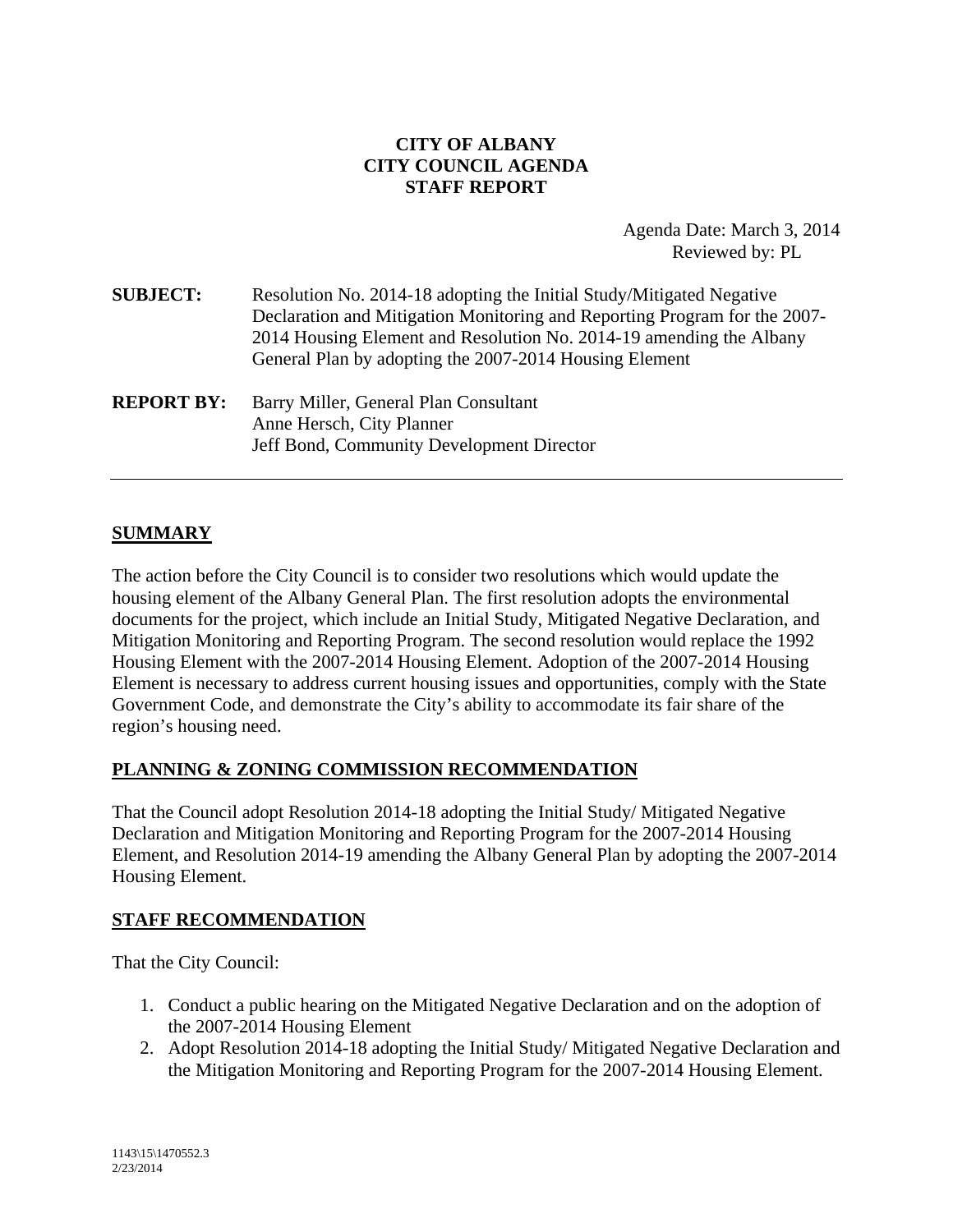- 3. Adopt Resolution 2014-19 amending the Albany General Plan to incorporate the 2007- 2014 Housing Element.
- 4. Authorize staff to submit the 2007-2014 Housing Element to the State Department of Housing and Community Development for review.

## **BACKGROUND**

The housing element is one of the seven mandated elements of the Albany General Plan. It includes goals, policies, and action programs to promote conservation of existing housing, production of new housing, provision of housing for persons with special needs, and equal access to housing by all residents. The contents of the Element are set by State law, and include a Needs Assessment, a Sites Inventory, an evaluation of Housing Constraints, an Evaluation of Progress on implementing the previous Element, and Housing Goals, Policies, and Actions. Before and after adoption of a housing element, cities and counties must submit their Elements to the State Department of Housing and Community Development (HCD) for a determination of whether the adopted element substantially conforms to State law.

The 2007-2014 Housing Element updates the 1992 Albany Housing Element. In accordance with State law, the planning period for the current Element is 2007-2014. The Element focuses on specific actions to be initiated or completed in the next year, along with longer-range policies that may be carried forward to the next housing element. A housing element for the 2015-2022 planning period will be prepared later this year. Additional policies and programs may be added through that process.

The process of updating the Albany Housing Element was initiated in 2007. Reports on the Regional Housing Needs Allocation (RHNA) were made to the Planning and Zoning Commission and the City Council in January 2007, July 2007, and September 2007. Study sessions with the Planning and Zoning Commission were held in November 2007, January 2008, April 2008, November 2008, March 2009, April 2009, May 2009, and June 2009. Study sessions with the City Council were held in January 2008 and July 2009. A community workshop was held on March 31, 2009.

A partial draft of the document—not including policies and actions—was completed and submitted to HCD in August 2009. HCD provided technical assistance comments to the City in October 2009. The Planning and Zoning Commission met in January 2010 and then again in September 2010 to discuss responses to the HCD technical assistance comments.

Initiation of the Albany General Plan Update in September 2012 provided the resources necessary to complete the 2007-2014 Housing Element. The City retained a consultant to complete the 2007-2014 Housing Element in February 2013. Edits to the 2009 Draft were made to reflect the State's earlier comments. Planning and Zoning Commission study sessions were held on April 24, May 22, September 25, October 9, and October 15, 2013 to review various chapters and to provide an opportunity for public comment. In addition, city staff organized a Town Hall Q&A style meeting, which was held on October 1, 2013. On October 15, 2013 the Commission forwarded the document to the City Council, which subsequently authorized its resubmittal to State HCD on October 21, 2013.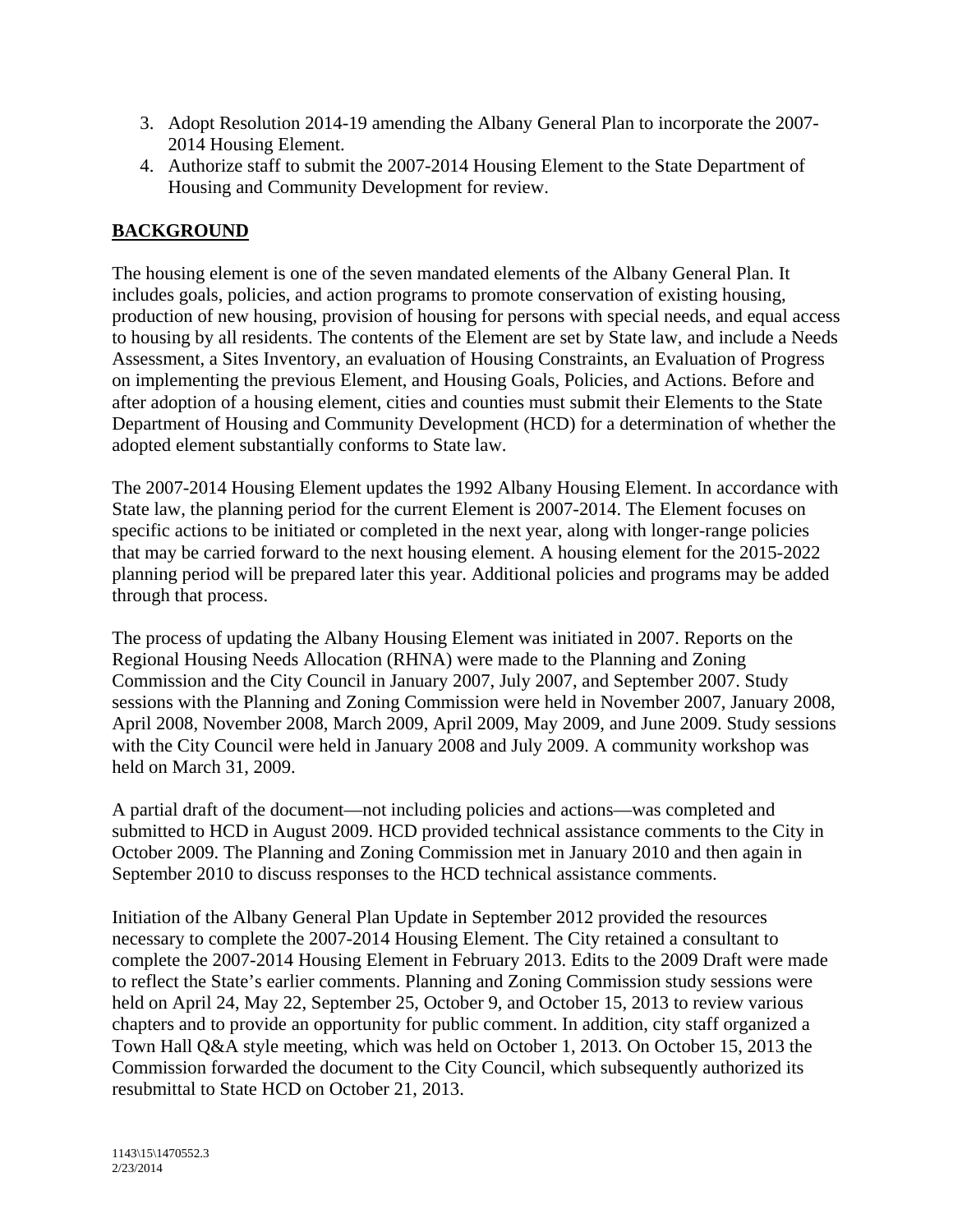On December 26, 2013 the City received comments from the State on the October Draft. The Planning Commission considered these comments and staff's proposed revisions at its January 22, 2014 meeting. A series of redlined/strikeout edits were presented to the Commission; these edits were submitted to State HCD on January 23. On January 31, 2013 the City released a revised complete 2007-2014 Housing Element which incorporated the edits.

During early February 2014, Staff had subsequent communication with the HCD reviewer indicating that the Element generally met the requirements of the Government Code. Two minor revisions were requested. The first was to identify a date certain during the 2007-2014 planning period when minimum densities for future development would be adopted. The second was to include a stronger commitment to allowing multi-family uses on the ground floor in the San Pablo Commercial (SPC) zone for affordable housing development. The City has prepared an Addendum which includes these changes as well as updating factual information contained in the 2007-2014 Housing Element. The Addendum would be adopted by reference as part of the Council resolution adopting the 2007-2014 Housing Element and would be incorporated in the document submitted to the State.

Because adoption of the 2007-2014 Housing Element is an amendment to the Albany General Plan, it is considered a "project" under the California Environmental Quality Act. An Initial Study and Draft Mitigated Negative Declaration (IS/MND) were prepared and filed on January 31, 2014. The IS/MND review period closed on February 21, 2014. No written comments have been submitted on the IS/MND.

On February 12, 2014, the Planning and Zoning Commission's held a public hearing on the 2007-2014 Housing Element and the IS/MND. The Commission approved two resolutions, one forwarding the IS/MND to the City Council for approval and the other forwarding the 2007-2014 Housing Element to the Council with a recommendation to adopt.

Once the Council adopts the 2007-2014 Housing Element, the document will immediately become an adopted City policy. Staff will submit the document to HCD. HCD has 90 days to determine whether the Element substantially conforms with State law and will notify the City of its determination in writing at that time. Staff intends to request expedited review of the document, which could accelerate receipt of the compliance letter.

### **DISCUSSION**

### **Overview of Document**

The 2007-2014 Housing Element is organized into six chapters, summarized below.

- The first chapter (Introduction and Framework) describes the requirements for the 2007-2014 Housing Element and the process used to develop the document.
- The second chapter (Review of Previous Housing Element) corresponds to a state requirement to evaluate the effectiveness of the previous Housing Element and identify the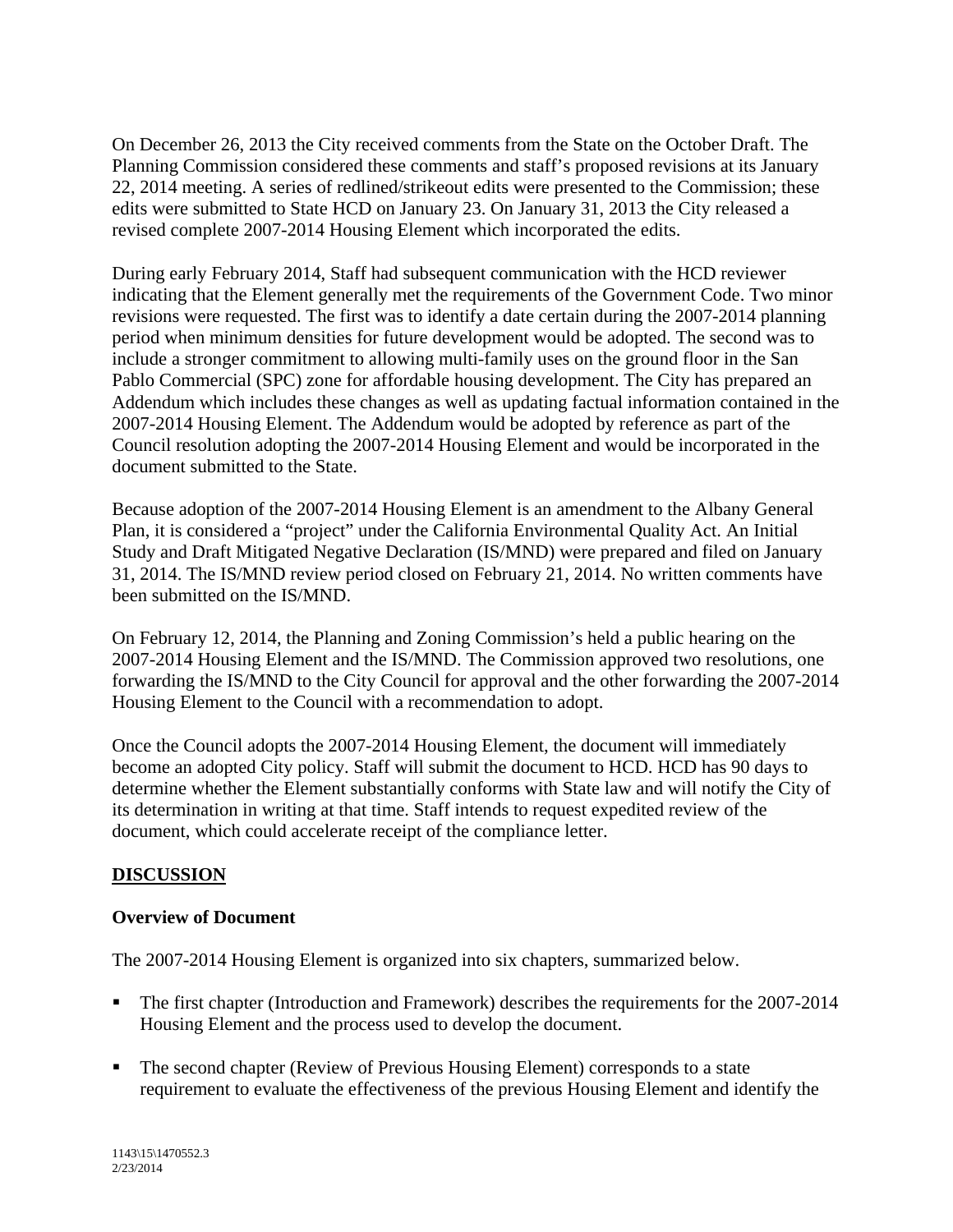steps needed to address any deficiencies. This chapter includes a series of tables that describe the progress that has been made in carrying out the 1992 Element.

- The third chapter (Assessment of Housing Needs) includes an analysis of demographics, income, affordability, employment, special housing needs, housing stock characteristics, and energy conservation. This information is used to assess current and anticipated housing needs in the City.
- The fourth chapter (Site Inventory and Analysis) describes the inventory of sites in Albany that could potentially support new housing during the planning period. It also includes an assessment of the potential for second units in the city. This chapter demonstrates the City's ability to accommodate Albany's "fair share" of the region's housing needs for 2007-2014, which has been determined by ABAG to equal 276 units.
- The fifth chapter (Analysis of Constraints to Housing Production) identifies possible governmental and non-governmental constraints to housing development in the city. Among the governmental constraints analyzed are the zoning ordinance, standards for special housing types, design review requirements, building code and permit processing requirements, local fees, and site improvement requirements. The non-governmental constraints that are analyzed include infrastructure, environmental hazards, land and construction costs, financing, and public opinion.
- The sixth chapter (Housing Goals, Policies, and Actions) presents the City's official housing policies along with a series of measurable targets for 2007-2014. Policies and actions are organized under five broad goals which generally address: (a) conservation of existing housing; (b) production of new housing; (c) special needs housing; (d) reducing housing constraints; and (e) equal access and enforcement of fair housing laws.

### **Housing Sites and RHNA**

As noted earlier, one of the critical components of the 2007-2014 Housing Element is for the City to demonstrate its ability to accommodate its Regional Housing Needs Allocation (RHNA). Cities are not required to actually fund or build housing units, but must demonstrate that they have land zoned (and policies in place) to allow the construction of housing at various income levels by the private and non-profit sectors. Albany's assignment for the 2007-2014 planning period is to have zoning in place that can accommodate 276 units, including 64 units on sites suitable for very low income households, 43 units on sites suitable for low income households, 52 units on sites suitable for moderate income households, and 117 other units.

The City may receive "credit" for housing constructed since January 1, 2007. The City's full allocation of moderate and above moderate income units has already been constructed, largely due to the reconstruction of UC Village; and the City has made sites available for additional above moderate income units through its approval of additional senior housing. It has also developed an estimated six low income units through second unit construction and through its inclusionary zoning requirements. Its remaining obligation is to demonstrate capacity for 37 low and 64 very low income units (101 units total).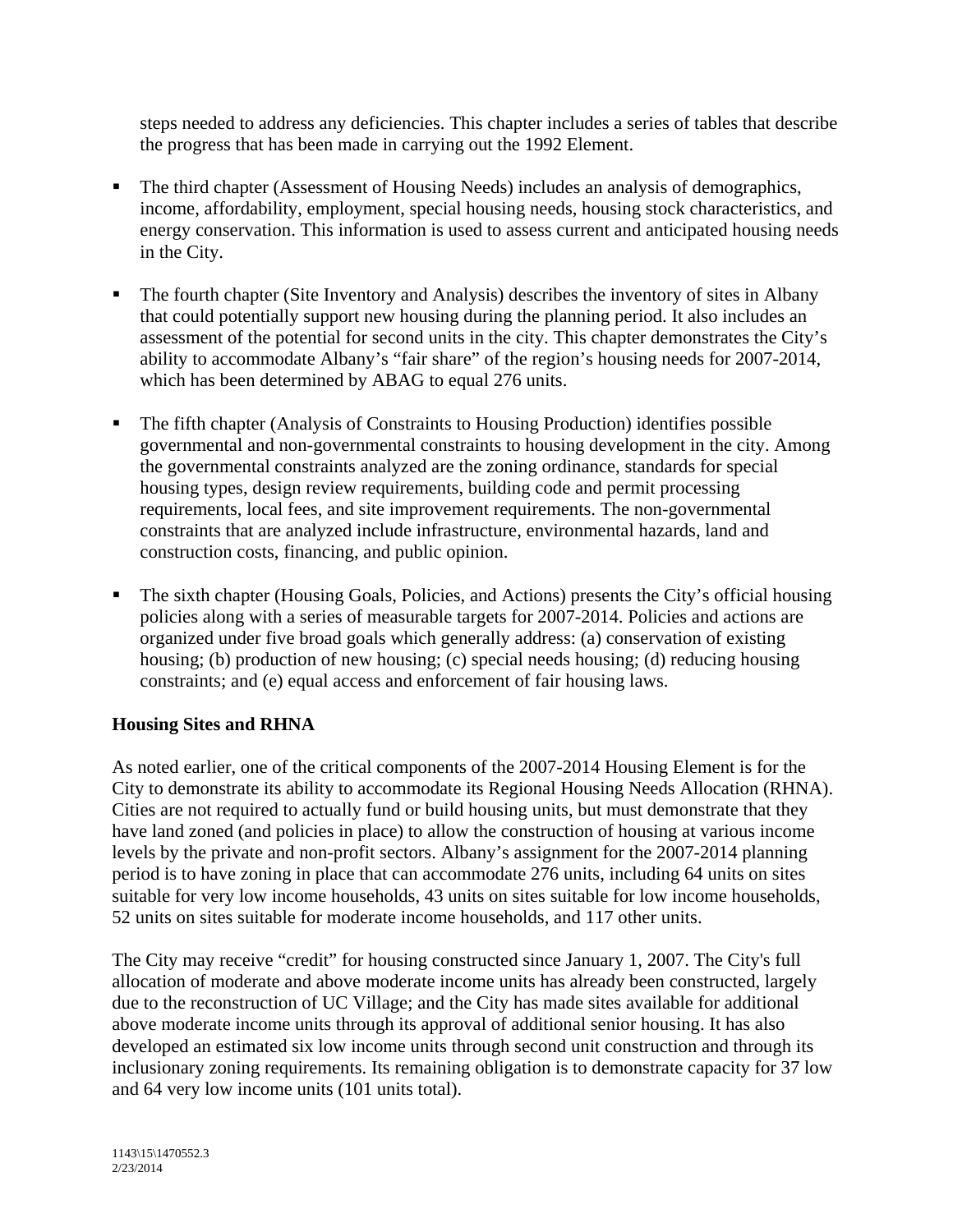The City has identified sites in the 2007-2014 Housing Element that are suitable to accommodate 170 very low and low income units, or an excess of 69 units. This includes capacity for 36 units on underutilized sites in the R-3 zoning district and over 130 units on vacant or underutilized sites in the Solano Commercial and San Pablo Commercial (SC and SPC) zoning districts. Zoning in these districts allows up to 63 units per acre, well in excess of the 20 units per acre assumed by State law to be suitable for lower income housing. The 2007-2014 Housing Element focuses on sites with older structures that are currently developed well below the densities allowed by zoning. Ten of the sites are on San Pablo Avenue and two are on Solano.

The designation of a property as a housing site does not affect the zoning or the allowable uses; it is merely an acknowledgment of the site's potential for future residential development. Additional residences may be built on sites where housing is permitted but which are not specifically listed in the 2007-2014 Housing Element; the sites listed in the 2007-2014 Housing Element are those where housing development seems most likely.

## **Priority Actions**

The 2007-2014 Housing Element includes an implementation program with specific measurable objectives and action steps to be taken after adoption. Because the planning period ends on January 31, 2015, many of the actions are scheduled to be implemented during the next 10 months. Priority actions include:

- Revisions to the Zoning Ordinance, including:
	- o A 20 unit per acre minimum density requirement for future residential or mixed use development in the SC and SPC zones
	- o Clarification of the parking requirements for second units
	- o Eliminating the use permit requirement for multi-family units in the R-4 (Residential Towers) zone
	- o Allowing second units in the R-2 (Medium Density) zone
	- o Allowing residential uses on the ground floor in the SPC zone outside the Solano Avenue commercial node for projects in which 49% or more of the units are affordable, subject to a use permit.
- Public information and outreach to residents, commercial property owners, and non-profit developers. This consists primarily of improvements to the City's website relating to housing opportunities, communication with potential developers, and a community meeting on housing
- Adoption of a fee reduction policy for affordable housing development
- Conducting a survey of second units in Albany, including rents
- Creating a dedicated affordable housing fund
- Formalizing lot consolidation procedures
- Continuing to evaluate the City's parking standards, including follow-up actions after the Residential Parking Requirements Working Group reports to the Council in May.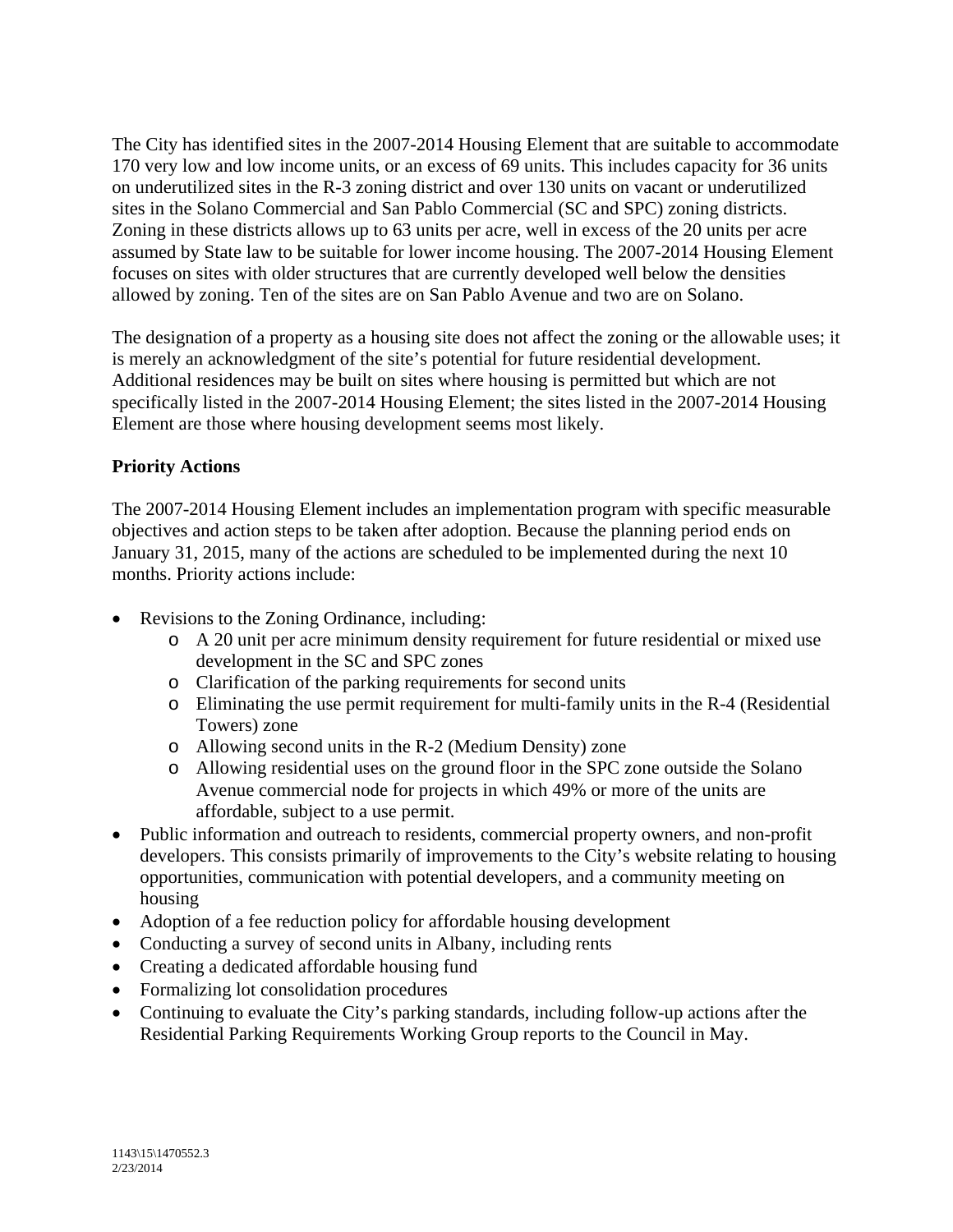### **2015-2022 Housing Element**

The 2007-2014 Housing Element now under consideration will provide policy and program guidance through January 31, 2015. The City is required to adopt a new housing element covering 2015-2022 by January 31, 2015.<sup>1</sup> To achieve this milestone, the City should plan on submitting a Draft of the 2015-2022 Element by October 31, 2015. This will allow for the statutory 60-day HCD review, plus 30 days for edits to the document to respond to HCD comments before January 31, 2015.

To submit a Draft to HCD by October 31, the City will need to have a draft document available for public vetting by September 30, which is less than six months away. Thus, the City anticipates beginning work on its new Element almost immediately after the current Element is adopted. The longer planning horizon for the next period (e.g., extending to January 31, 2023) provides the opportunity for additional programs which encourage affordable housing in the city.

# **ANALYSIS**

Preparation of the 2007-2014 Housing Element has generated extensive public discussion of housing needs, opportunities, sites, and constraints in Albany. Several points are highlighted below.

#### **Additional Planning and Zoning Commission Recommendations**

Between 2007 and 2014, the Planning and Zoning Commission held 18 meetings at which the 2007-2014 Housing Element was addressed in some capacity. Five of these meetings took place between May 2013 and October 2013, and a sixth took place in January 2014. Many of the Commission's recommendations have been incorporated into the 2007-2014 Housing Element, and much of the public testimony received at Commission meetings has shaped housing policies and actions.

Other ideas and issues raised by the Commission require further discussion and environmental review and may be considered as part of the 2015-2022 Housing Element Update. These include:

- Consideration of adding emergency shelters as a conditionally permitted use in the R-3 and SPC zones
- Consideration of changes to lot coverage and setback standards
- Allowing smaller lots in the R-1 district

- Expanding the list of potential housing sites
- An assessment of the potential for residential uses in the CMX district
- Further changes to the second unit standards to incentivize second unit construction
- Possible increases in allowable building heights along San Pablo Avenue
- Possible changes to daylight plane requirements and setbacks in the SPC zone

<sup>&</sup>lt;sup>1</sup> There is a 120-day grace period following this date for communities still in negotiation with HCD, making the effective deadline May, 2015. However, it is still recommended that an Administrative Draft be submitted for HCD Review by October 31, 2014, allowing receipt of comments by January 1, 2015.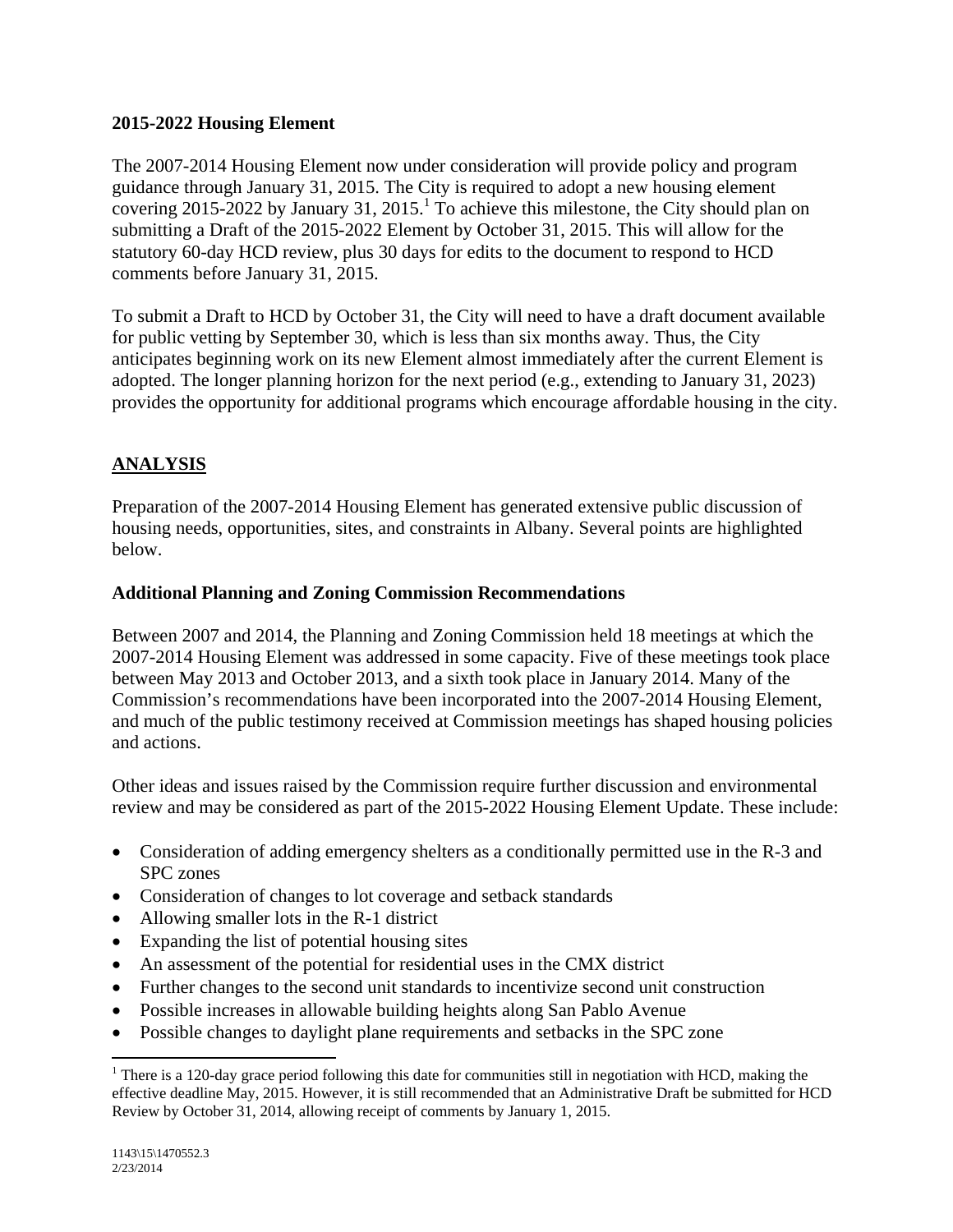Further clarification and refinement of ground floor retail requirements to ensure that such spaces are marketable

In addition, the Commission reviewed the IS/MND for the 2007-2014 Housing Element. There were only minor comments on the document made by Commissioners, and no comments from the public were received at the hearing. However, one Commissioner believed the mitigation measure calling for dust control on new construction projects was premature, since the Element itself would not directly result in housing construction. The measure has been included to ensure compliance with Bay Area Air Quality Management District directives and represents a conservative approach to interpretation of the BAAQMD requirement.

Finally, public comment on the 2007-2014 Housing Element was received at the February 12 meeting. A speaker urged the City to proceed cautiously with respect to allowing the ground floor commercial requirement to be waived with a use permit for affordable housing development on San Pablo Avenue. It was suggested that the Element identify this as a measure to be "considered" rather than implemented right away.

## **Public Comments on 2007-2014 Housing Element**

The City received a number of comments from the public on its 2007-2014 Housing Element, both before and after the document was submitted to HCD for review. Copies of correspondence are included as an attachment to this staff report.

Principal objections to the current draft are that it does not add the unbuilt portion of the RHNA from the prior (1999-2006) planning period to the current RHNA, that the listed sites are consequently not adequate to meet the City's affordable housing obligations, and that the 2007- 2014 Housing Element programs are not proactive enough.

The City does not have an obligation to carry forward the unbuilt RHNA from 1999-2006, since it has demonstrated in the 2007-2014 Housing Element that adequate zoning was in place to accommodate the RHNA during that entire period. Moreover, the 1992 Housing Element (which is in effect today) identified additional housing opportunity sites which remained underutilized and were zoned for high density mixed use development throughout the 1999-2006 period, as shown in Attachment 9. As noted earlier, the City has identified sites that can accommodate 170 lower income units, while it is required to accommodate 101 units. The action programs included in the 2007-2014 Housing Element represent a substantial commitment of the City to remove constraints on housing development.

### **Fiscal Constraints to Producing Affordable Housing**

Some of the public comments at 2007-2014 Housing Element study sessions have called for an expanded City role in housing production and financing. Albany's capacity in this regard is extremely limited. The loss of Redevelopment Agency funds, Albany's small size and limited budget, staffing constraints, and the high cost of land and construction in the Central Bay Area make it almost impossible for Albany to subsidize or provide gap financing for housing development in an efficient way. In addition, all sources of state and federal funding have been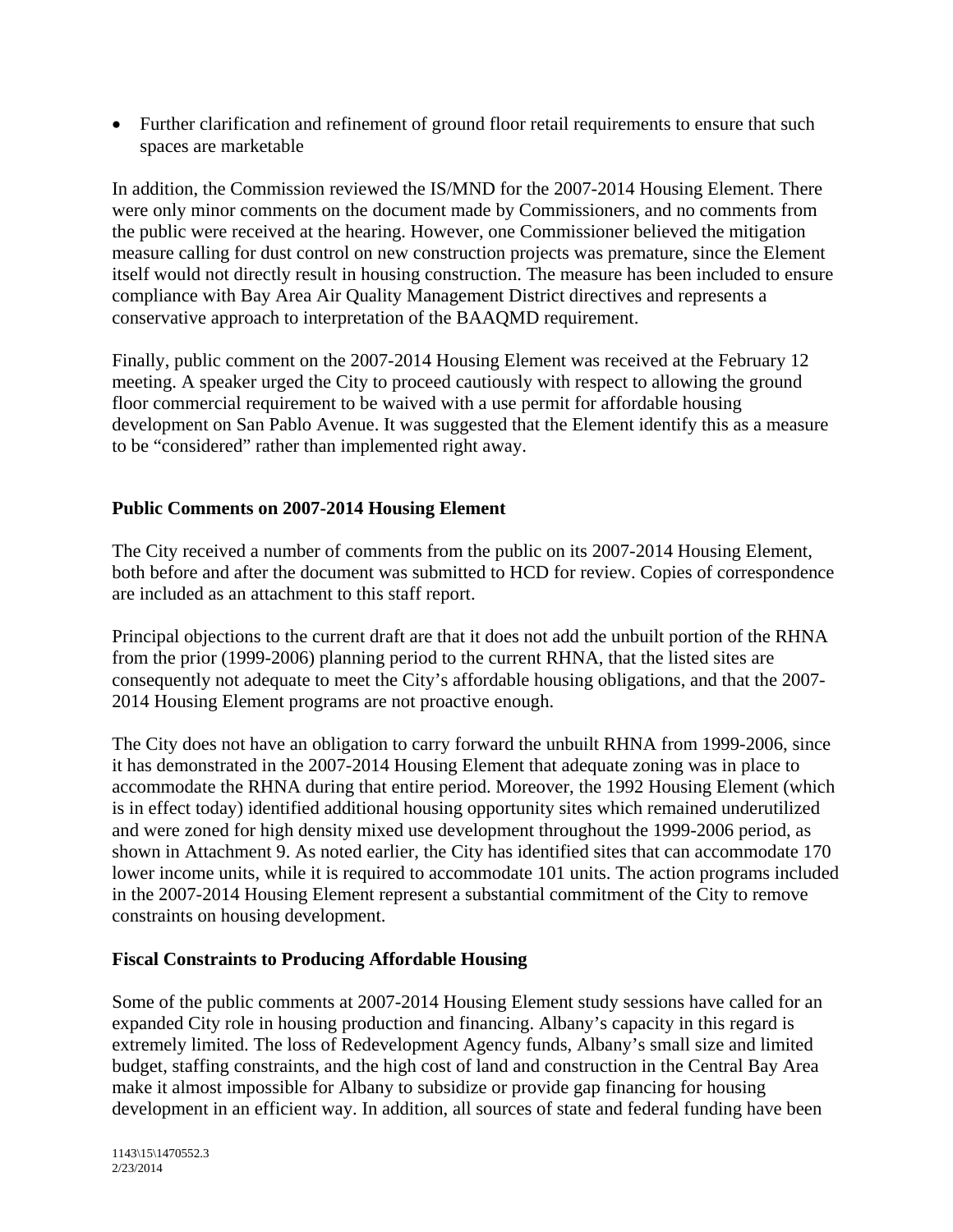reduced due to the State's use of existing authorized housing bond authority and federal 'sequestration.' Of 3.1 million lower income renter households in California in 2011, only 466,000 were federally assisted; nationally funds were available to subsidize only one quarter of eligible households.<sup>2</sup> In California, the demand for federal housing tax credits – the most important source of housing subsidies – has exceed the supply by approximately 3:1 so that many worthwhile projects cannot be funded.<sup>3</sup> State funding from HCD assisted only 3,048 new units in the entire state in 2012-2013.<sup>4</sup>

A 2011 Study by EPS (a Berkeley based economic consulting firm) for the City of Mountain View indicated that the cost per unit of subsidizing housing construction in the Bay Area is \$190,000 for a low-income for-sale unit. For affordable rental housing, the EPS Study indicated a subsidy requirement of \$114,000 per unit for low income housing, \$271,000 per unit for very low income housing, and \$375,000 per unit for extremely low income housing.<sup>5</sup> Similarly, a 2010 study by Keyser Marston Associates for the City of Fremont showed a subsidy requirement of \$208,000 per unit for low income housing and \$245,000 per unit for very low income housing.<sup>6</sup> By comparison, the total amount available for affordable housing purposes in Albany prior to the sweep of redevelopment funds in 2012 was about \$680,000. If used for gap financing, this would most likely have resulted in only two or three units of very low income housing. It may be most productive for the City to use its limited resources on providing staff support and zoning incentives for affordable housing as proposed in the 2007-2014 Housing Element.

# **SUSTAINABILITY IMPACT**

The 2007-2014 Housing Element supports and advances many sustainability principles, including:

- Increasing social equity, by creating more housing opportunities for lower income households and persons with special needs
- Engaging persons of all economic means in the planning process
- Increasing the housing supply in the center of the region, thereby reducing vehicle miles traveled and commute lengths for persons working in the Central Bay Area
- Supporting higher densities, as an alternative to sprawl on the perimeter of the region
- Encouraging the maintenance of the existing housing stock, thereby conserving resources and reducing the need to replace existing units
- Encouraging energy conservation and efficiency, reducing non-renewable resource consumption

 <sup>2</sup> California Department of Housing and Community Development, *The State of Housing in California: 2012 Update*,

<sup>&</sup>lt;sup>3</sup> California Tax Credit Allocation Committee, Description of California Tax Credit Allocation Committee Programs, available at http://www.treasurer.ca.gov/ctcac/program.pdf.<br><sup>4</sup> California Department of Housing and Community Development, Financial Assistance Programs, Annual Report,

Fiscal Year 2012-13, available at http://www.hcd.ca.gov/fa/Annual\_Report\_FY\_2012-13.pdf.<br><sup>5</sup> Nexus Based Affordable Housing Fee Analysis. EPS, For City of Mountain View, April 12, 2011.<br><sup>6</sup> Kevser Marston Associates, Resid *2010, available at http://www.fremont.gov/DocumentCenter/Home/View/3639.*